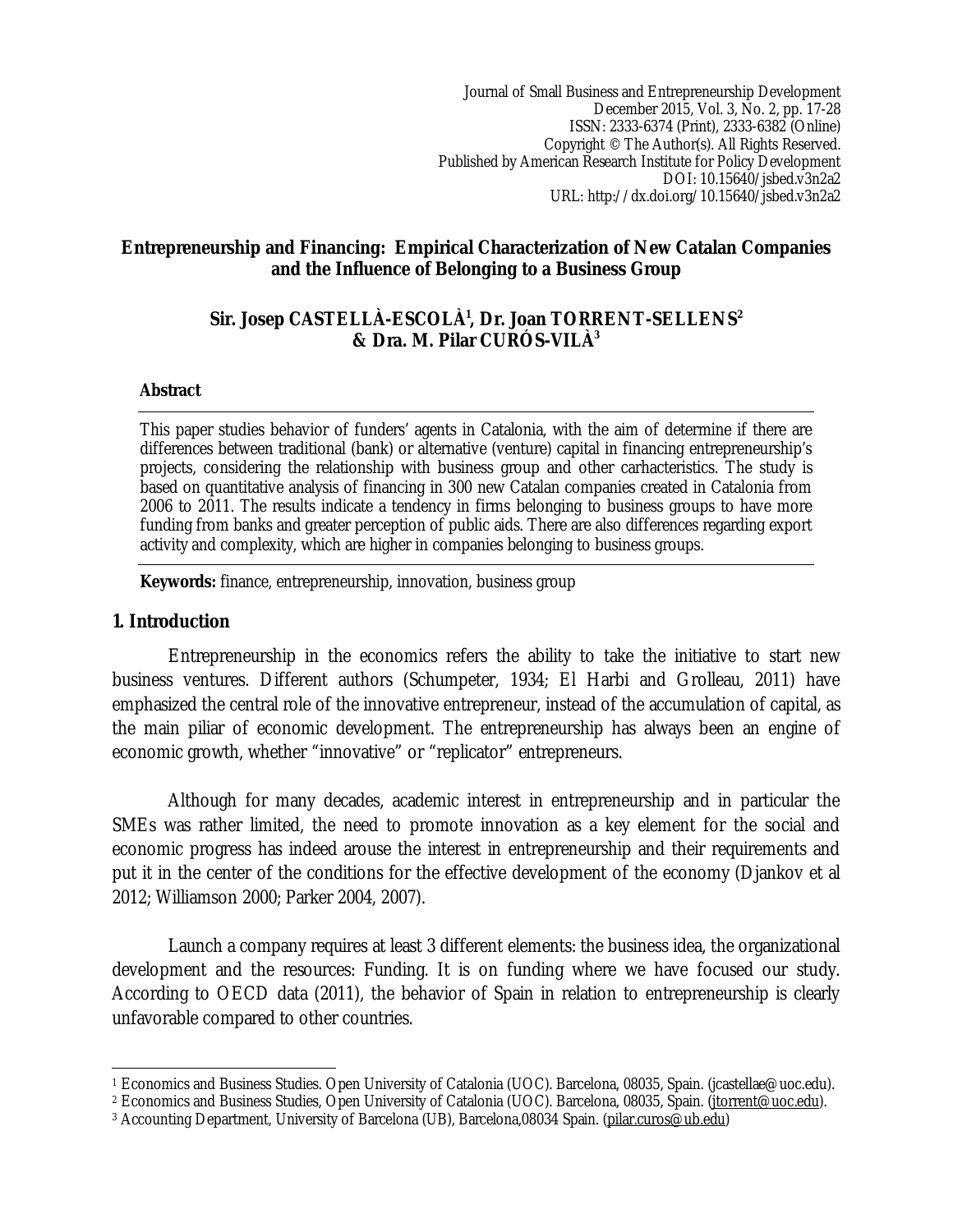The general report for GEM 2011 (Global Entrepreneurship Monitor 2011) collects the rate of entrepreneurial activity in Spain different regions. According to this estimate, Catalonia has one of the highest rates among them.

The financial system comprises a set of institutions, markets and instruments designed to channel the economic savings to deficit agents, transferring resources to projects with better mix profitability - risk. For some authors the current economic situation, characterized by a financial crisis in terms of financial disturbances, has led to unstable economic situation (Bezemer, 2011; Martin-García and Ballesté-Morillas, 2012). In this environment, financing has become a scarce commodity (Carreira and Silva, 2010). In geographic areas subjected to tax regulations that suggest certain imbalances, as in the case of Catalonia in the year 2012, the demand for value creation and provision of new sources of competitiveness and productivity is higher and there is a greater competition to determine secure funding for entrepreneurial projects (Torrent et al, 2012).

This difficulty for obtaining credit lead to alternatives to traditional bank financing, which has so far developed a lesser role in Catalonia. To learn more about the investments in intangible assets, a study was developed about this type of investment in the new companies in Catalonia and compared to the rest of Spain (2008-2010) (Torrent et al, 2012). This study identified a greater propensity in Catalonia in this new venture type of investment in intangible assets (17% of the total compared to 12% compared to measured total cumulative investment in the long run), but the levels and patterns of solvency in the medium and long term, and economic and financial viability and growth showed no difference.

These results indicated that the type of business could influence over the access to financing. To know more about those possible relationships between business and financing is the object of this research work.

#### **2. Material and Methods**

 $\overline{\phantom{a}}$ 

The work was carried out using quantitative analysis, based on the analysis of the database of companies created in Catalonia. The technical details of the research is described in Joan Torrent et al (2012) and corresponds to a universe of 28,146 companies registered in the SABI database<sup>4</sup>, from which the sample of 300 were selected by totally random process with a margin of error of  $+$  / -5.74% for global data in the case of maximum uncertainty ( $p = q = 50$ ) and for a confidence level of 95.5%. The data were obtained through telephone interviews with business leaders and where quotas are weighted by sample size (number of employees) and sector of business. The sample includes a wide range of data related to financing, sector, organization, public aids received and degree of technology innovation. The characterization of these companies belonging to empresarial group or not is shonw in Appendix A).

<sup>4</sup> Sistema Análisis de Balances Ibéricos, Registro Mercantil (Spanish Administration)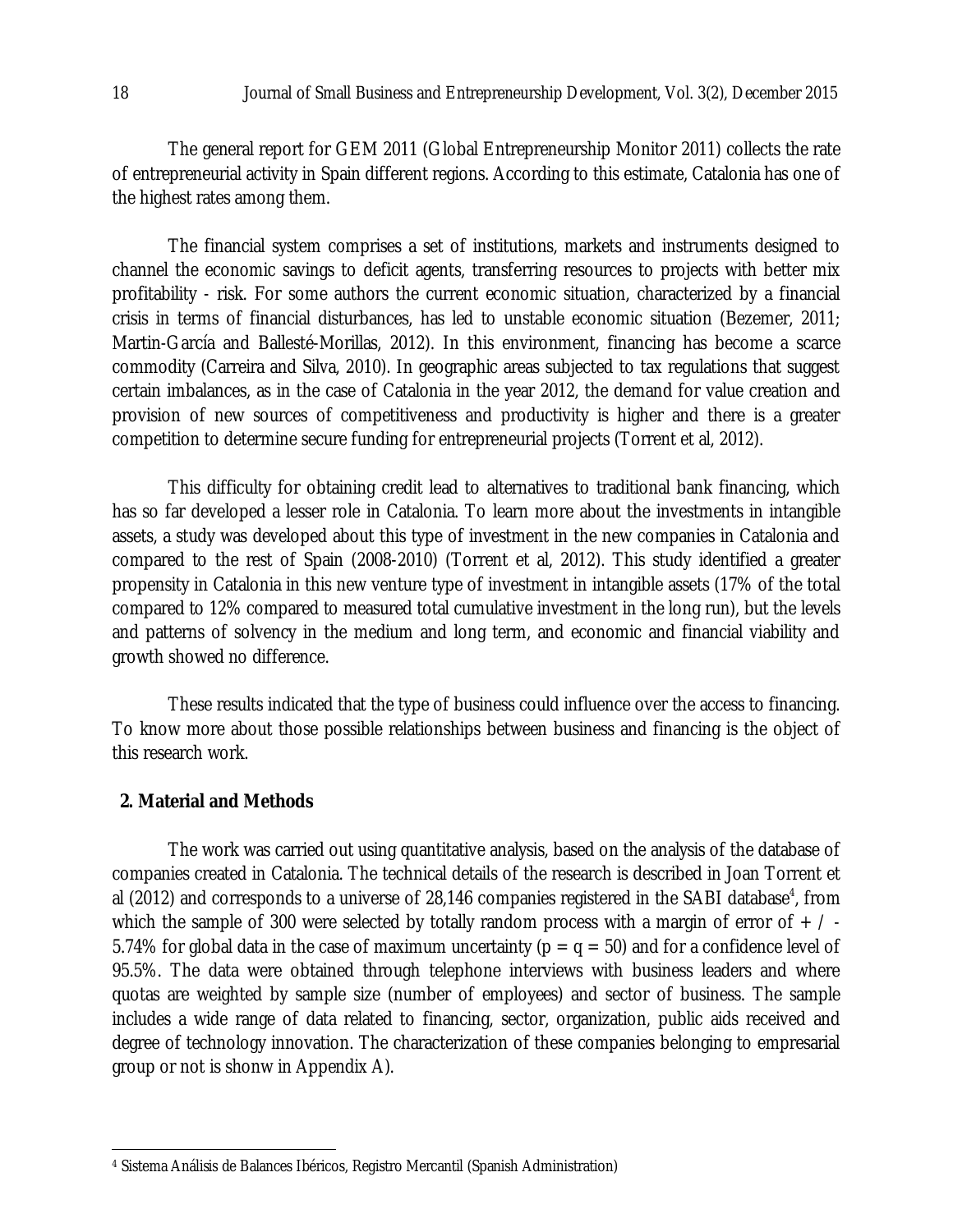The 13% of the companies of the sample come from a corporate group, while the remaining 87% were developed by entrepreneurs. For some analyses, 2 companies from the total sample were extracted to avoid distortions due to their high size.

In each company we studied the access to 4 types of financing: Own capital, Traditional external financing, Venture capital and Public aids and we determined the percentage of each source of funding in the total funding of the company. The variance of these four variables revealed values of sampling error between 6% and 8%, acceptable for similar studies. Coefficient of variance was 0.84 and 0.65 for the variables that represent the traditional and self-financing, and 2.97 and 4.60 for venture capital funding and public aids.

To analyze the concordance between the variables we used the D Cohen's coefficient, which measures the relationship between a continuous variable (ex. the percentage of a type of financing) and a dichotomous (ex. belonging to a group business or not). D index close to 1 indicates that there is a association between variables. Since Cohen, and provided that other interpretive criteria exist, absolute values of between 0.2 and 0.5 indicate a low intensity of the association. Association between average values between 0.5 to 0.8 indicate medium association and values from 0.8, indicating high association. The positive or negative value indicates whether the relationship is in one direction or another (for example, belonging to a business group or not) To focus the study to external finance, and due to most of the companies only used their own resources for financing, we have extracted a subsample of companies that have some kind of external finance (banking, venture capital or public assistance), thus reducing the sample to 83 companies, where the 16% belonged to a business group and 84% not.

The characterization of the subsample firms was similar to that of the initial sample, as well as detailed in Appendix B, and therefore does not generate any bias. Although we observed a slight decrease in the proportion of companies that rely on external funding devoted to the sector of industry and construction, and slight decrease of small companies (between 1 and 5 employees), these small variations were not significant. In a second stage of analysis, we used a Cluster analysis The process of clustering used the method of K- means and absolute convergence with mobile average with a maximum of 20 iterations.

#### **3. Theory**

Many authors have previously described the influence of several variables on financing (Von Kalckreuth, 2004; Estapé-Dubreuil and Torreguitart-Mirada, 2010) but in the recent years, the economic crisis (Reinhart and Rogoff, 2008) and some other causes derivated from that (reduction of credit, etc) (Wing Lam, 2010) had lead to special conditions for entrepreneurship and financing. Our premise states that the pattern of funding could be different depending on the nature of the business, particularly if the new company or project belongs or not to a business group.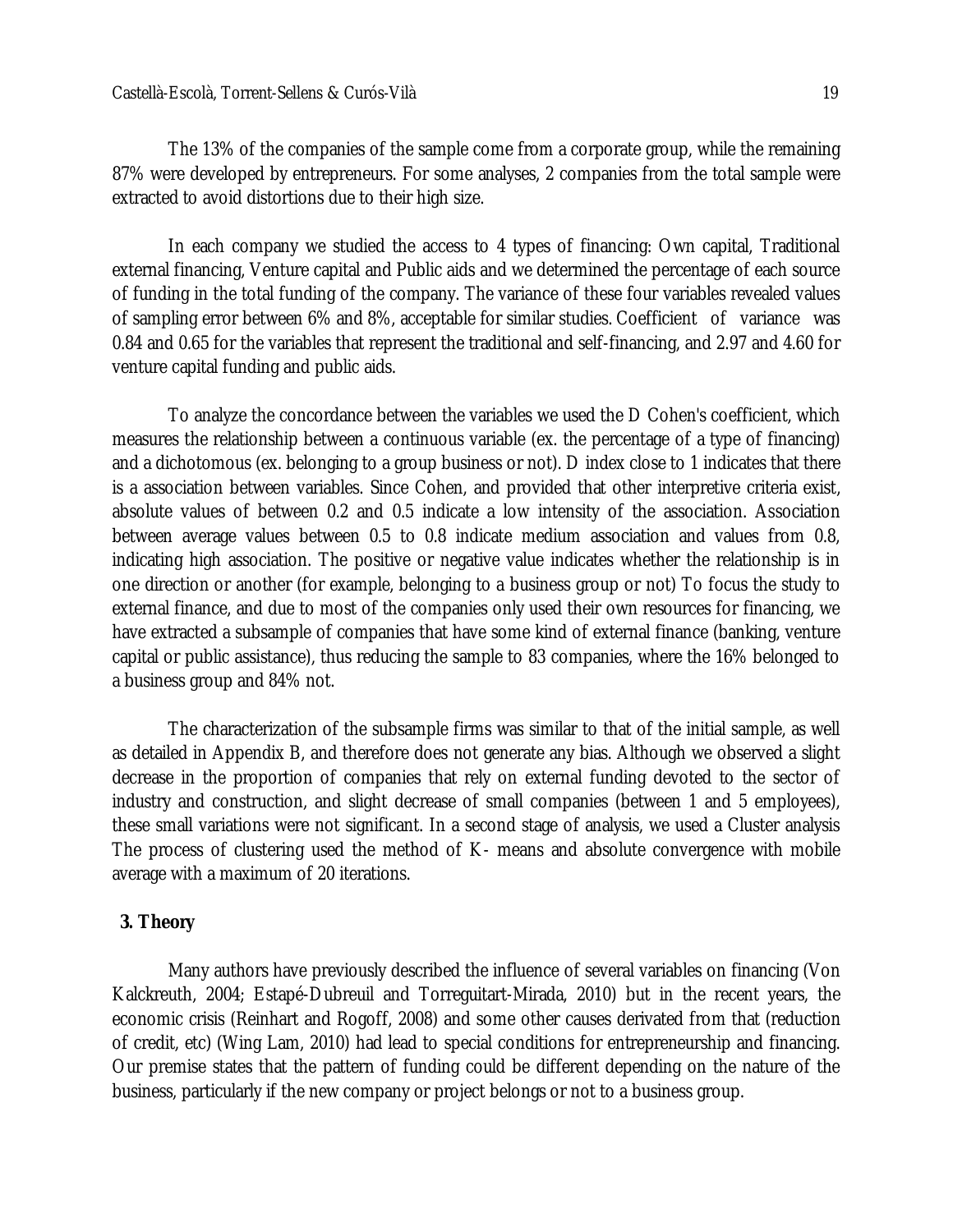Among all types of funding, work has focused on the analysis of external agents, mainly traditional (banking) and alternative (venture capital, family offices and other private investors). The hypotesis of work relies in highlighting possible differences in financing due to the focus of those agents: i) Traditional Banking could have a tendency in regarding on the warranties provided by the founders and ii) Alternative Capital, where the investment decision is more related on the project itself, Cash-flow rate indicators and market variables where the new project/company will operate.

The aim of our research is to know what differential conditions could affect the participation of traditional versus alternative capital funding in new projects, and specially whether the fact of belonging to a business group influences the on funding.

# **4. Results**

#### **4.1. Differences when companies belong to a business group or not**

As shown in Appendix A, companies belonging to a corporate group have a more consolidated activity, as evidenced by a higher percentage of exports over total sales as well as higher structures and larger number of employees (average of 13.3 in companies belonging to a group, and 5.7 in those which do not). Another difference observed between the companies that belong to the business group is about the use of technology in business: While those belonging to a group have higher computer equipment (attributable to the magnitude) companies that do not belong to a business group have a slight but significant advantage in areas such as social networks and mobile devices, which can be considered the most innovative and entrepreneurial initiatives which can be highlighted.

#### **4.2. Analysis of financing**

#### **4.2.1. Type of funding:**

The overall data indicate that most of the new companies studied are financed mainly by own resources. Firms not belonging to business groups are more likely to be financed by alternative capital and receive less public aid. Figure 1 shows the type of funding into both types of new companies.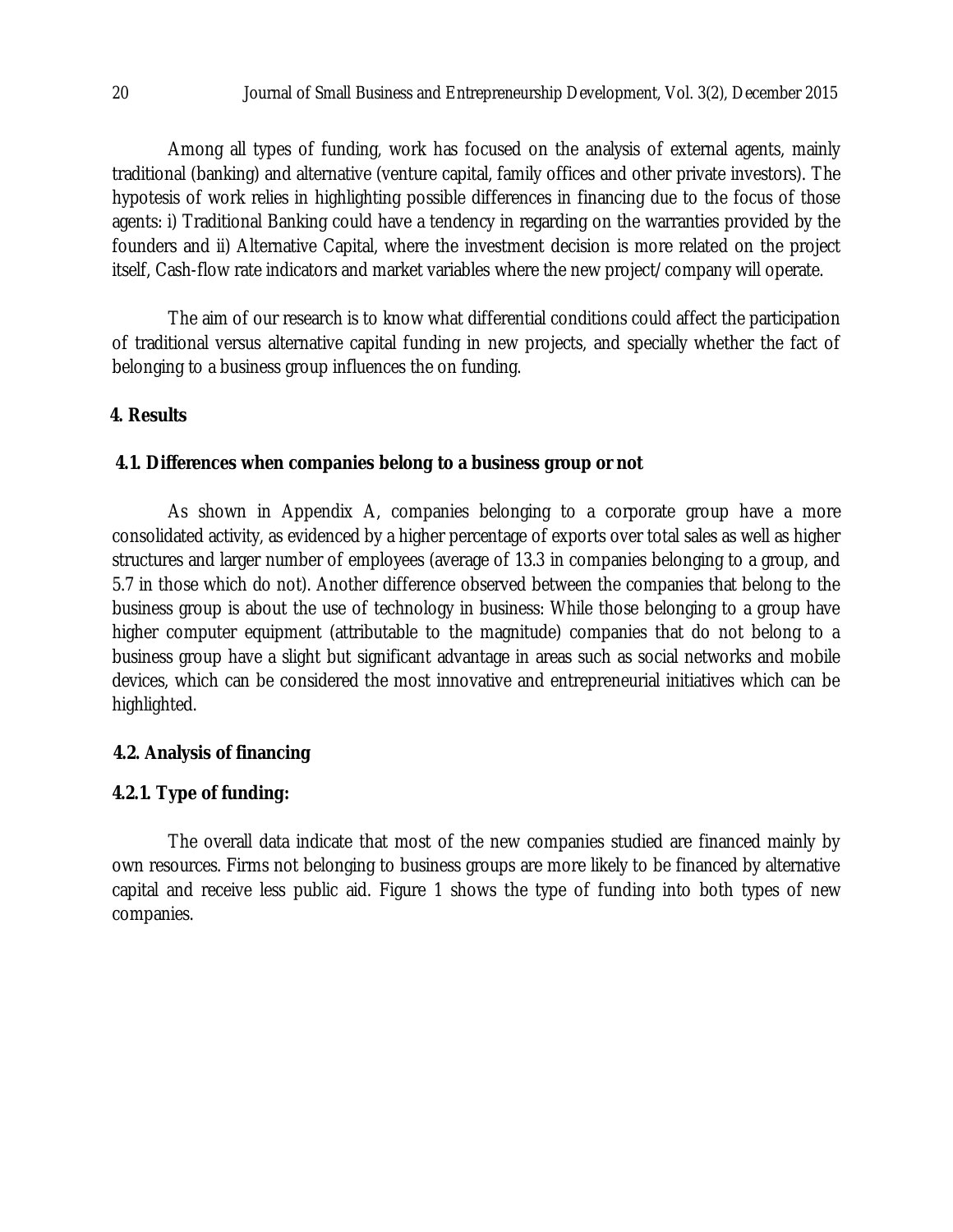|                            | Whole sample           |         |            |           |    | Reduced sample   |        |           |
|----------------------------|------------------------|---------|------------|-----------|----|------------------|--------|-----------|
| Type of company            | N                      | Average | Variance   | Type of   | Ν  | Average Variance |        | Type of   |
|                            |                        |         |            | financing |    |                  |        | financing |
| <b>Business Group</b>      | 41                     |         |            |           | 14 |                  |        |           |
| Own resources Traditional  |                        | 45.77   | 31.696     | 82,38     |    | 45.77            | 35.110 | 45,77     |
| ext Venture Capit Public   |                        | 47.31   | 30.251     | 15,38     |    | 47.31            | 38.113 | 47,31     |
| Aids                       |                        | 3.08    | 4.311      | 1,00      |    | 3.08             | 7.511  | 3,08      |
|                            |                        | 3.85    | 7.715      | 1,25      |    | 3.85             | 13.868 | 3,85      |
| Not business group         | 257                    |         |            |           | 69 |                  |        |           |
| Own resources Traditional  |                        | 82.07   | 33.252     | 82,07     |    | 34.42            | 29.785 | 33,93     |
| ext Venture Capital Public |                        | 15.54   | 31.256     | 15,16     |    | 56.67            | 34.691 | 55,86     |
| Aids                       |                        | 2.00    | 11.552     | 2,00      |    | 7.46             | 21.516 | 7,36      |
|                            |                        | 0.39    | 3.643      | 0,39      |    | 1.45             | 6.972  | 1,43      |
|                            | Coef. D Cohen          |         |            |           |    | Coef. D          |        |           |
|                            |                        |         |            |           |    | Cohen            |        |           |
|                            | Own resources          |         | 1.10035    |           |    | $-0.36926$       |        |           |
|                            | <b>Traditional ext</b> |         | $-1.02256$ |           |    | 0.266095         |        |           |
|                            | <b>Venture Capital</b> |         | $-0.09968$ |           |    | 0.219106         |        |           |
|                            | <b>Public Aids</b>     |         | $-0.78056$ |           |    | $-0.28671$       |        |           |

#### **Fig 1: Type of funding**

As it is shown in fig. 1 we calculated the D Cohen coefficient, which measures the degree of association between a continuous variable and a dichotomous. The more distant is the absolute value of zero, the stronger the association. The sign means the direction of the variable, in this case, a positive value means a tendency to higher values for firms belonging to a business group. The D Cohen coefficient shows that companies belonging to a business group have better access to external traditional financing (banking). To go in depth into this first observation, we used a segmentation of the initial sample based on the type of financing, as discussed in section 3.2.2. Among the total 298 companies considered, only 73 had a degree of traditional external financing, 11 companies had venture capital financing and/or 5 of them received public aid. That means that 215 companies, corresponding to 72% used exclusively own resources. The 32% of companies belonging to a business group used external funding versus the 17% of non-group companies.

#### **4.4.2. Companies with external funding**

To focus the study on companies using external funding and its types (banking, venture or public aids), we analyzed a subsample composed by the 83 companies which used some kind of external financing (ie, where the proportion of financing through own resources is less than 100%). As we have said, the 16% of those 83 companies belonged to a business group and 84% do not. The average of funding received by those 83 companies was:

- Own resources: 34%
- $\Box$  Traditional banking: 55%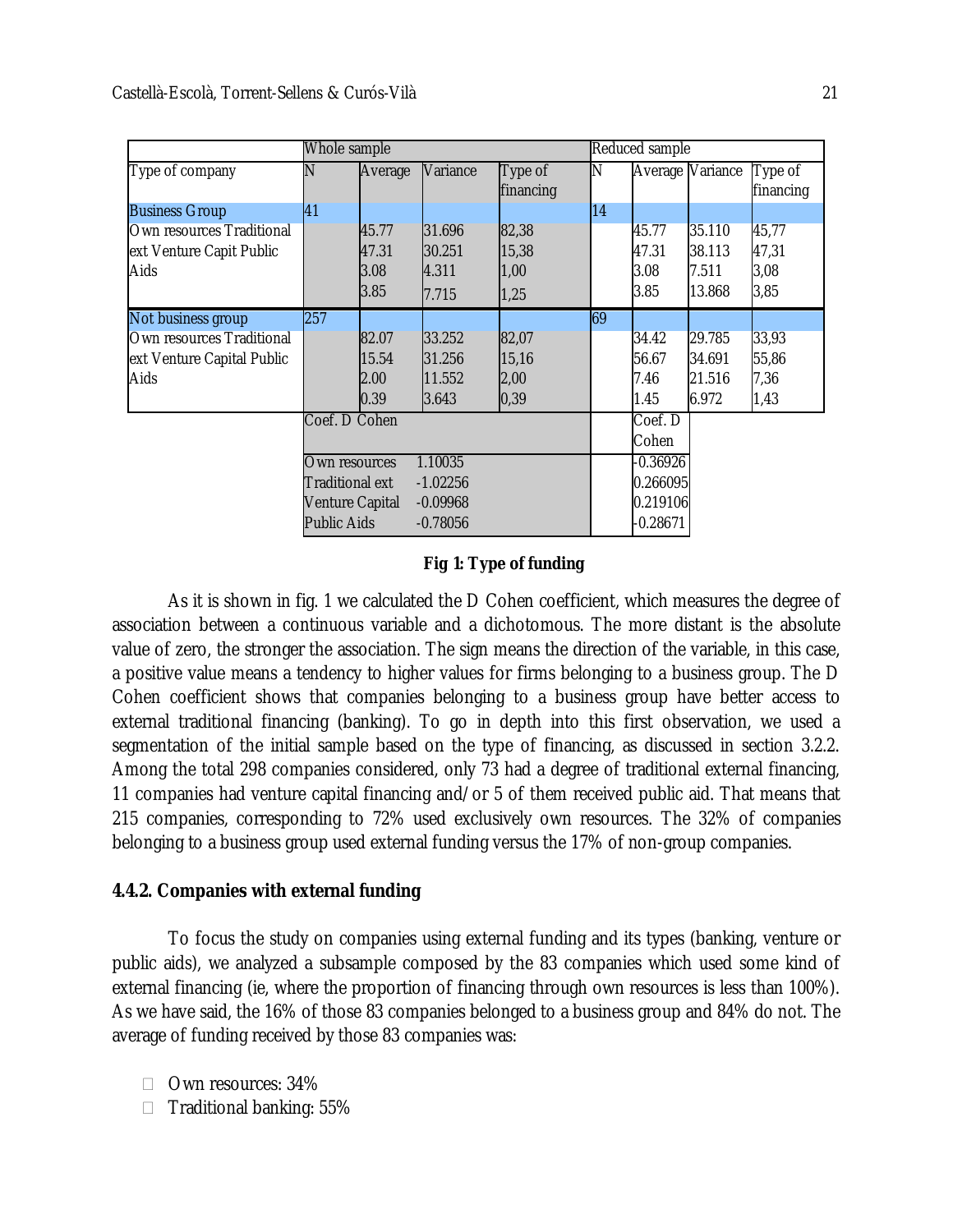- $\Box$  Alternative sources or venture capital 7%
- $\Box$  Public Funding: 2%

This results confirm that financing through venture capital is underdeveloped in Catalonia, as discussed in previous sections, and the majority of external financing comes from traditional financial institutions (banking). When analyzing the type of financing based on whether or not the firm belongs to a business group, there are some differences, as shown in fig. 1. Indeed, the results show significant differences in terms of access to Venture capital and public aid. On one hand, the percentage represented by public aids, in the case of companies belonging to a group is more than twice that of firms that do not. On the other hand, the percentage of venture capital is less than a half in firms of a group with respect to new entrepreneurs.

However, when the sample is limited to firms with access to external capital, the contingency coefficient measured by the index of Cohen does not allow to interpret these differences as significant, since the variance is very high and would require a larger sample. To focus the analysis on types of external financing, new variables were defined to express the percentage of eaceh source of external financing (traditional, venture capital or public aids) over total external financing. The proportion of each of these external funding types over the total external financing are shown in the same fig. 3, where no differences a pear in access to traditional financing between both types of new companies. Instead of that, there is a remarkable difference in the distribution of public aid, significantly higher in companies belonging to a business group.

The companies that reported having received public aids were asked about its satisfaction. Firms belonging to a group have on average a significant higher satisfaction:

- $\Box$  Satisfaction about public aids in group companies: 8.50 out o 10
- $\Box$  Satisfaction about public aids in individual companies: 5.22 out of 10

#### **4.3. Analyse of factors that could influence on financing**

To continue the study in respect of which conditions can affect the type of financing, we analyzed the effect on funding of the following variables:

- Year of establishment (before or after 2008)
- Sector
- Size by number of employees
- **Internationalization (Export activity)**
- **Level of education**
- **Innovation in last 2 years**

Analyses were performed for the entire sample of 298 companies as well as for the subsample of 83 firms accessing external finance. Results are shown in fig 2 as described below.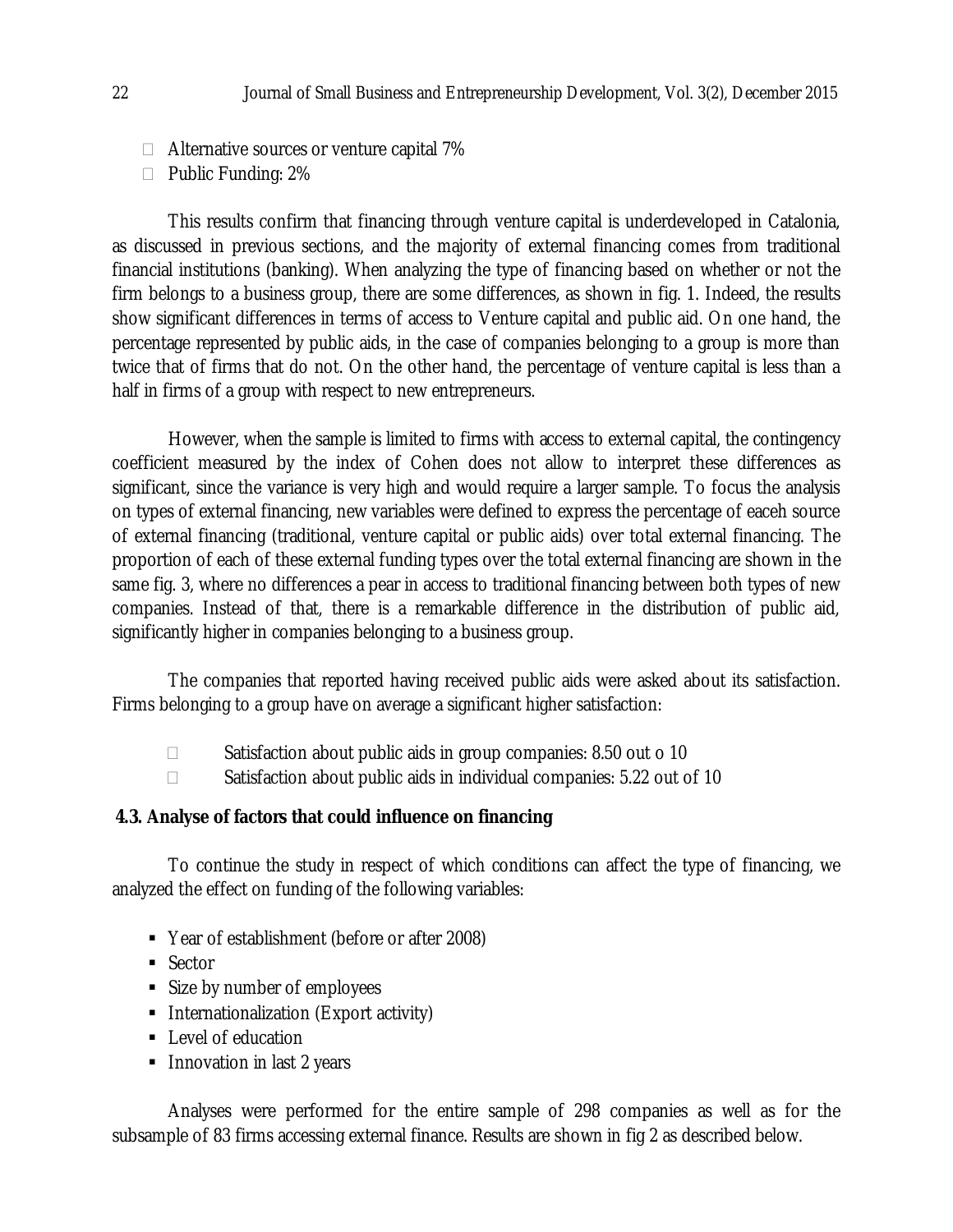|                                             |        | <b>Year</b><br>Sector |         |       |                           |                    | Size (num employees)<br>Export |        |        | <i>innovation</i> |       |       | <b>Background education</b> |       |       |       |       |       |       |       |
|---------------------------------------------|--------|-----------------------|---------|-------|---------------------------|--------------------|--------------------------------|--------|--------|-------------------|-------|-------|-----------------------------|-------|-------|-------|-------|-------|-------|-------|
|                                             | < 2008 | 2008-11               | Industr | Build | Less<br>intens<br>service | Intensi<br>service | ICT                            | 1 to 5 | 6 to 9 | >10               | No    | Yes:  | Yes<br>w                    | No    | Prim  | 5ec   | HS    | Deg   | Univ  | PhD/M |
| <b>Num of companies</b>                     | 179    | 119                   | 39      | 35    | 160                       | 53                 | 11                             | 196    | 54     | 48                | 257   | 41    | 141                         | 157   | 21    | -51   | 92    | 37    | 91    |       |
| <b>EPublic aids</b>                         | 0.56   | 0.42                  | 0.64    | 0,00  | 0.41                      | 0.94               | 0.91                           | 0.71   | 0.00   | 0.21              | 0.54  | 0.24  | 0.53                        | C48   | 0,00  | 0.49  | 0.16  | 1.35  | 0.66  | 0.00  |
| <b>NVenture Capital</b>                     | 1.65   | 2.18                  | 3.46    | 1.43  | 2.06                      | 0,75               | 0,00                           | 2,27   | 0.00   | 2.29              | 1,77  | 2.44  | 1.77                        | 194   | 2.38  | 1.47  | 1.63  | 0.54  | 2.20  | 10.00 |
| <b><i><u>STraditional listernal</u></i></b> | 18,02  | 10,92                 | 6,92    | 12,14 | 17,66                     | 16,7               | 10.91                          | 12,81  | 21.67  | 17,60             | 14,84 | 17,32 | 13,33                       | 16.85 | 20,00 | 11,37 | 17,17 | 15,95 | 14.89 | 0,00  |
| NOwn resources                              | 79.22  | 86,47                 | 88.97   | 86,43 | 79.25                     | 81.6               | 88.18                          | 83.70  | 78.33  | 79.90             | 82,45 | 30,00 | 83.65                       | 80.73 | 77,62 | 86.67 | 81.03 | 82.16 | 81.15 | 90.00 |

a) Total sample.

a) Reduced sample

|                                |        | Year<br>Sector |         |       |                           |                      | Size (num employees) |       |        | innovation<br>Export |       |       | Background education |       |       |       |       |       |       |       |
|--------------------------------|--------|----------------|---------|-------|---------------------------|----------------------|----------------------|-------|--------|----------------------|-------|-------|----------------------|-------|-------|-------|-------|-------|-------|-------|
|                                | < 2008 | 2008-11        | Industr | Build | Less<br>intens<br>service | Intensi-<br>service. | ICT                  | 1105  | 6 to 9 | >10                  | No    | Yes   | Yes                  | No.   | Prim  | 5ec   | H5    | Deg   | Univ  | PhD/M |
| Num of companies               |        | 31             |         |       | 50                        | 16                   |                      | 51    | 18     | 14                   | 69    |       | 50                   | ш     |       | 11    | 26    | 10    | 28    |       |
| <b>KPublic aids</b>            | 1.52   | 1.61           | 3,13    | 0,00  | 1,30                      | 3.13                 | 5,00                 | 2,75  | 0,00   | 0.71                 | 2,03  | 0.71  | 1,88                 | 1.74  | 0,00  | 2.27  | 0.58  | 5,00  | 2.14  | 0.00  |
| <b><i>NVenture Cacital</i></b> | 5,67   | 8,39           | 16,88   | 7.14  | 6.60                      | 2.50                 | 0,00                 | 8,73  | 0,00   | 7,86                 | 6.59  | 7,14  | 6.25                 | 1,09  | 7.14  | 6.82  | 5.77  | 2.00  | 7.14  | 60.00 |
| %Traditional listernal         | 62.02  | 41.94          | 33.75   | 60.71 | 56.50                     | 55.31                | 60.00                | 49.22 | 65.00  | 60.36                | 55.29 | 50.71 | 47.00                | 61.51 | 60.00 | 52,73 | 60.77 | 59.00 | 48.39 | 0.00  |
| %Own resour tes                | 28,46  | 48,06          | 46.25   | 32.14 | 33,60                     | 39.08                | 35.00                | 37,35 | 35.00  | 31.07                | 34.64 | 41.43 | 42.38                | 25.65 | 32.86 | 38.18 | 32.88 | 34.00 | 38,75 | 40,00 |

Fig. 2: Financing according several factors

#### **4.3.1. Year of establishment**

Companies were divided according they were created before or after 2008. This classification allows the estimation of possible effects of the economic crisis in funding. As shown in fig. 2, in both cases, whole and reduced sample, results show a slight but significative reduction of bank financing in companies created before 2008, and consequently, an increase in the proportion of venture and own capital funds.The reduced sample is not significant, probably due to its little size.

#### **4.3.2. Sector**

Companies analyzed were classified according to sectors: Industry, Building, Intensive services, Less intensive services and ICT. This classification responds to figure out whether the intangible assets can have an effect on funding. Results, shown in fig. 2 said that the majority of new companies are in the "Less intensive services" sector. Regarding funding, the differences are not significant because the sample size is insufficient to conclude results. However, the sector with the lowest share of banking is "industry", where venture capital is higher.

#### **4.3.3. Size**

Companies were also classified in three groups according to the number of workers. The analysis in fig. 3 shows that small companies have more difficulties to use external financing.

| <b>Option 1</b> | n  | Ext. tradit | <b>Ext venture</b> | Ext public aid | <b>Own resources</b> |
|-----------------|----|-------------|--------------------|----------------|----------------------|
| Cluster 1       | 12 | 11,11       | 69.44              | 19.44          |                      |
| Cluster 2       | 71 | 99,04       | 0,28               | 0,68           |                      |
| TOTAL           | 83 |             |                    |                |                      |
| <b>Missing</b>  | 0  |             |                    |                |                      |
| Option 2        |    |             |                    |                |                      |
| Cluster 1       | 30 | 5           | 15                 | 16             | 62                   |
| Cluster 2       | 53 | 0           | 2                  | 77             | 21                   |
| TOTAL           | 83 |             |                    |                |                      |
| <b>Missing</b>  |    |             |                    |                |                      |

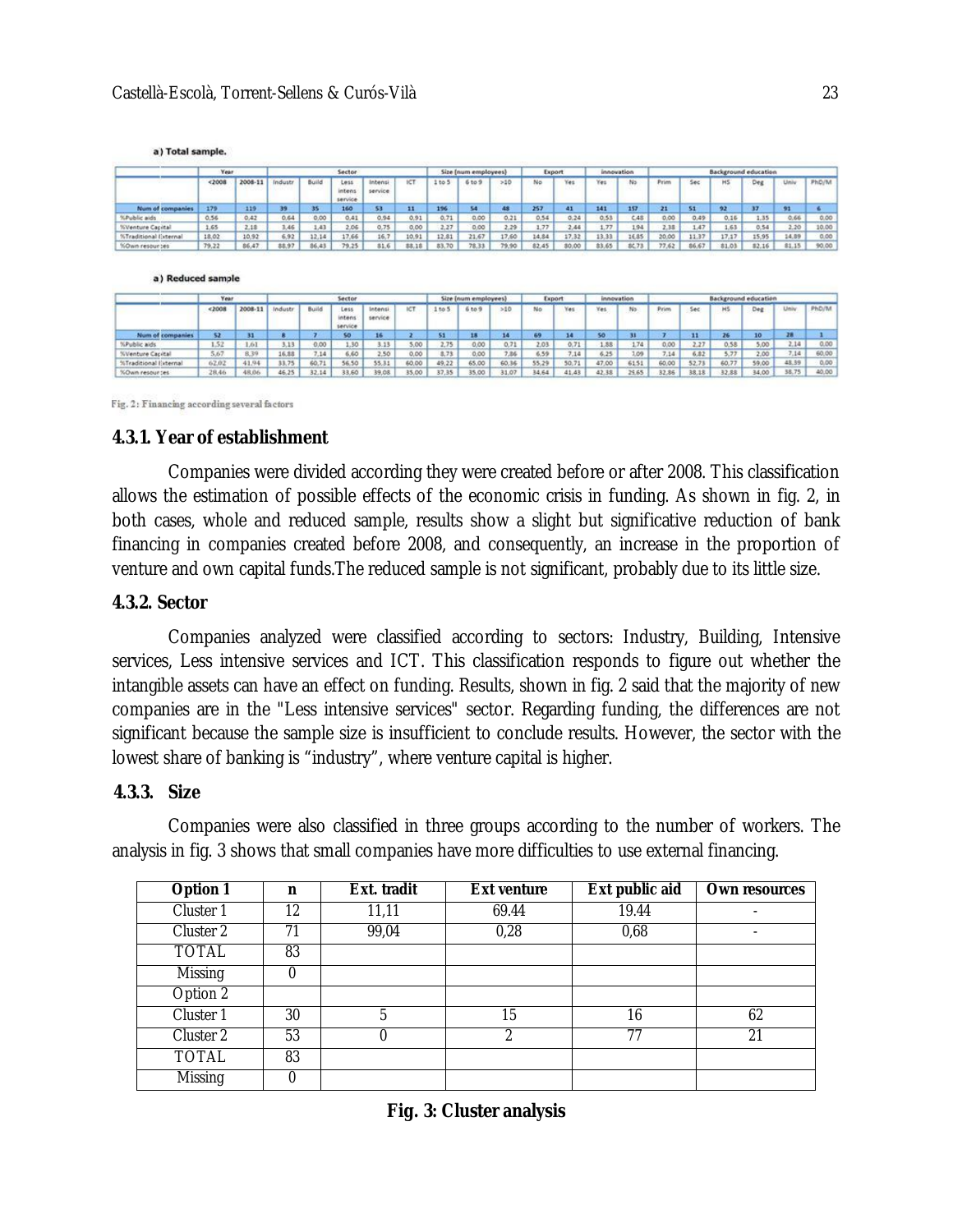#### **4.3.4. Internationalization**

The same analysis was done according the export activity. Results in fig. 2 show that exporters receive more external funding (traditional and venture capital). No significant differences were found related to public aids.

# **4.3.5. Level of education**

Companies have been classified according to the predominant level of background education among workers, in order to find out whether the knowledge economy affects financing. Results in fig. 2 do not seem to show influences of the degree of background education in external financing access. In the reduced sample, the number of cases is insufficient to draw conclusions.

# **4.3.6. Innovation**

Finally, companies have been classified according to the introduction of innovations in the last 2 years. The results in fig. 2 show that the degree of innovation seems not to favor external funding, although the differences are not significant.

# **4.4. Cluster analysis**

In order to figure out specific trends in financing among the different factors analyzed, we used the cluster analysis. The process of clusterization using the method of K-means and a maximum of 20 iterations, delivered the 83 companies into 2 clusters related to funding behavior. Total and reduced sample were analyzed in two options, according to the variables "percentage of external funding" (option 1) and "percentage of total funding" (option 2) Resulsts are shown in fig 3 and discussed below:

# **4.4.1. Clusters referred to % of external funding (Option 1)**

As seen in fig. 3, the cluster centers represent the average behavior of each group. Thus, we could find a segment of 12 companies were the external financing rests largely on venture capital, with a small percentage of traditional financing and public aids, and another consisting of 71 companies, where nearly all of the funding is traditional. No significant differences in belonging to a business group or not where found.

# **4.4.2. Cluster referred to total financing (internal and external) (Option 2)**

When analyzing total financing, two clusters were determined here: 1) A segment of the 30 companies financed mostly by own resources, with an equitable distribution of traditional and alternative financing and a relatively large contribution of public aid. 2) A second segment of 53 companies with the bulk of bank funding, leaving the venture capital and public aids in a very low rate. These results unveil the interesting fact that the number of companies from a corporate group represent 11% of the first segment and 23% in the second, significatively enough to extract the conclusion that the second segment fits the behavior of a company belonging to a group, and have a high component of bank funding.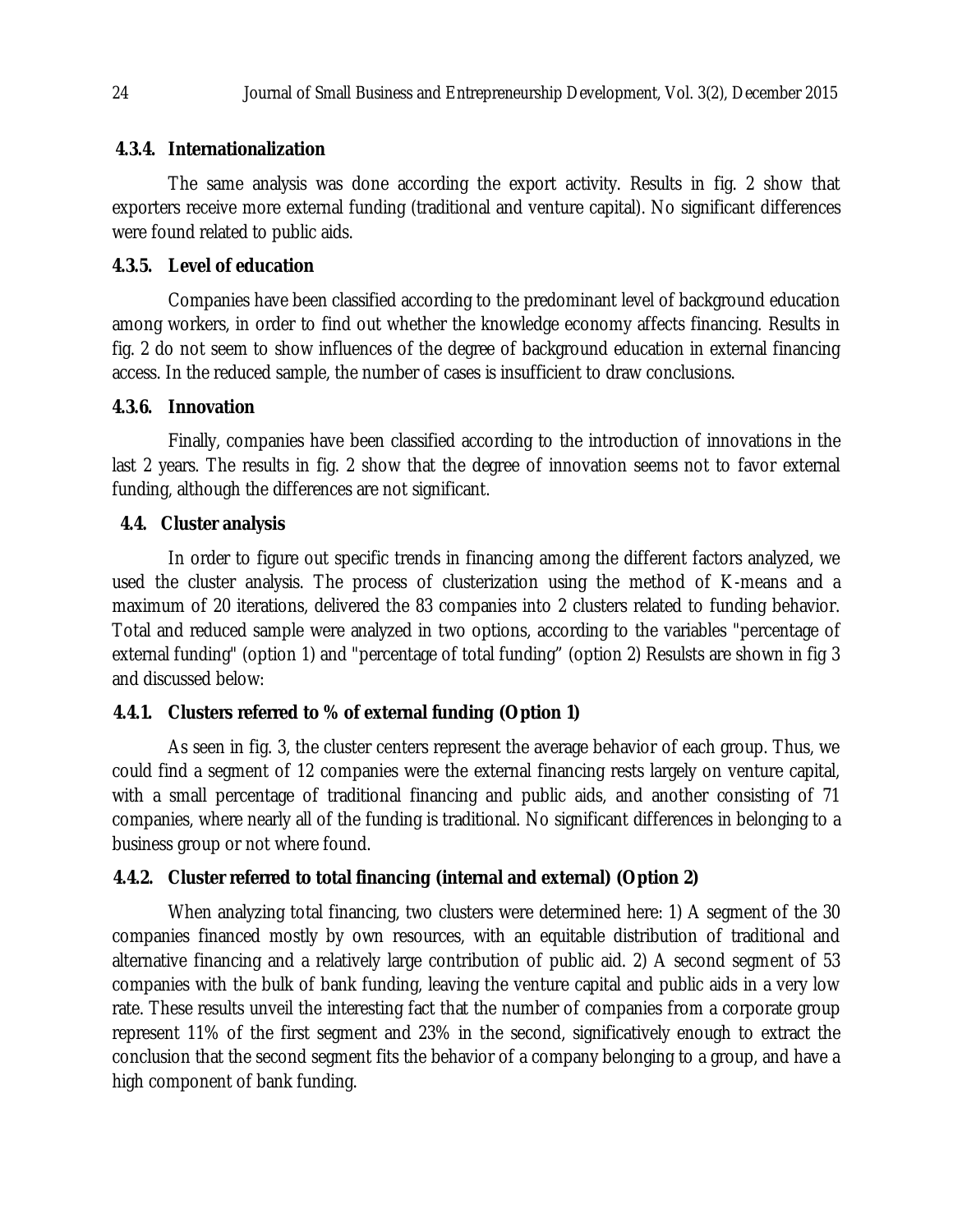#### **5. Discussion and Conclusions**

Although the sample of 300 new companies here studied is rather small, its analysis over various parameters associated with its funding has provided information about some trends in finaning in Catalonia.In general, new businesses start from new entrepreneurs rather than from business groups (87% vs 13% respectively). When analysing the type of financing, the main resources come from own resources (72%) compared to external funding.

The percentage of companies financed only by own resources is much higher in the case of entrepreneurs (32%) companies than in companies belonging to corporate groups (17%), although the sample was largely composed by a majority of entrepreneurs rather than companies belonging to a corporate group. The funding through the so-called venture capital represents only the 7% of the total financing, confirming the underdevelopement ot this kind of financing in Catalonia. The majority of external financing comes from traditional financial institutions (banking).

There seems to be more access to traditional bank financing for companies belonging to a business group, and the same for public aids. A factor that could explain this higher rate for Public aids is the possible focus of aids on export which is higher in group companies. However, when we analyze how export affects financing, no significances appear. As a result, the lower proportion of public funds in no group companies is compensed by higher rates of funding from traditional banking.

No differences have been found between companies belonging to a business group or not regarding issues related to knowledge-intensive companies (education, innovation), but there is a slight relation in the use of technology, when companies that do not belong to a business group have a slight but significant advantage in areas such as social networks and mobile devices, which can be considered the most innovative and entrepreneurial initiatives to be highlighted (Economides, 2007; Martin-Rojas et al, 2011). However, these factors do not determine variation in the types of agents used for financing the companies studied.

With regard to sectors, the lowest traditional banking proportions are in industry, where is the highest use of alternative or venture capital. Smaller companies have more difficulty in accessing traditional external funding.

For both types of companies, those belonging to a group or not, there are significant differences in the reduction of bank financing for companies created after 2008, and hence an increase in the proportion of both venture capital and own resources. Cluster analysis suggests that with regard to financing, there are two types of behavior, the first type is financed mainly by own capital and does not differentiate between traditional external funds or venture capital and concentrate all public aids. The other group would goes primarily to traditional financing (banks) and a secondary to own resources, with lower significancy of venture capital and public aids.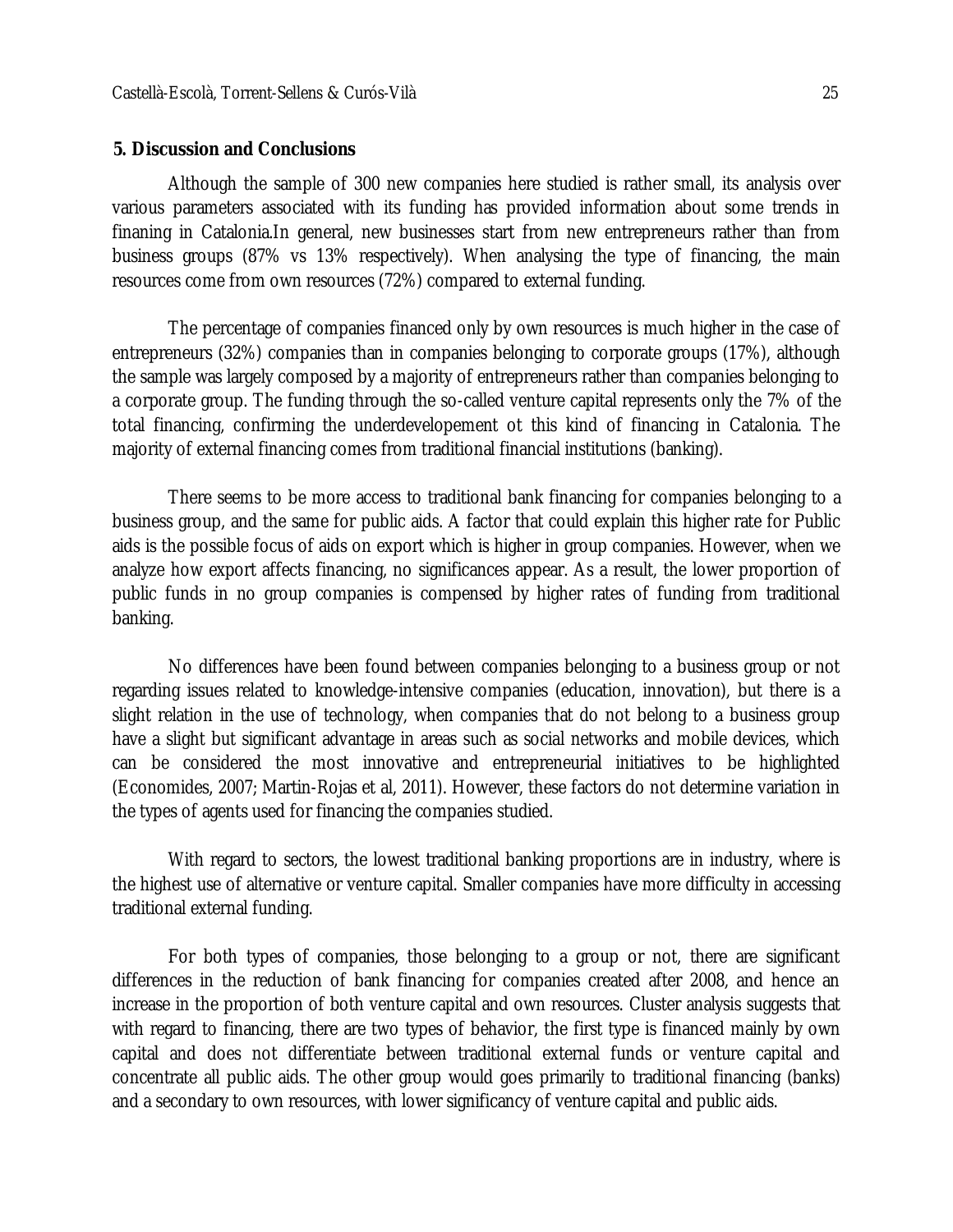Between these two types of behavior, firms belonging to a business group have preference for the latter (23% compared to 11%) Thus, the research conducted allowed us to characterize some aspects of the type of financing new ventures, where the variable "Belonging to a group business" seems to determine a possible tendency to facilitate access to traditional financing, but we need more data to determine a specific pattern.

### **6. References**

- Aghion, P.; Fally, T. And Scarpetta, S. (2007) "Credit Constraints as Barrier to the Entry and Postentry Growth of Firms" Economic Policy, 22: 731-779
- Martín-García, R. and Ballesté-Morillas, E. (2012) *"Herencia en España tras la crisis financiera internacional: recorte drástico de expectativas, especulación sobre el precio del dinero y la transformación del sistema financiero".* Anàlisis Financiero 118, 2012 pag. 54-62
- Bezemer, D.J. (2011) "Causes of instability: don't forget finance". Working paper num 665. Levy Institute of Bard College.
- Carreira, C. and Silva F. (2010) "No Deep Pockets: Some Stylized Empirical results on firms' Financial constraints", Journal of Ecoomics surveys, 24: 731-753
- Djankov, S. La Porta, R.; López de Silanes, F. And Shleifer, A. (2002) *"The Regulation of Entry"Quarterly Journal of economics 107: 1-37*
- Economides, N (2007*) "Economics of the Internet"* Net Institut Working Paper, num. 7, 01 (NY). Stern School of Business, NY
- Estapé-Dubreuil, G. i Torreguitart-Mirada, C. (2010). *"Microfinance and gender considerations in developed countries: The Case of Catalonia".* Management Research Review.
- *Global Entrepreneurship Monitor (GEM),* informes annuals 2009, 2010, 2011
- Goodacre, A. Tonks, I. (1995) "Finance and Technological Change" a Stoneman P. (ed) Handbook of the Economics of Innovation and Technological Change. Oxford: Blackwell, pp 298-341
- Report OECD *Entrepreneurship at a Glance 2011,* (OECD)
- Rodrigo Martín-Rojas, Víctor J. Garcia-Morales i Encarnación García-Sánchez (2011) *The influence on corporate entrepreneurship of technological variables. Business Management Department, Business Administration and Economics School, Univ. of Granada*
- Sana El Harbi, Gilles Grolleau, Insaf Bekir (2011*) "Advances in the Study of Entrepreneurship, Innovation & Economic Growth"* Emerald Book Chapter: Chapter 4 Entrepreneurship and Growth: What Causes What?

Schumpeter, J.A. (1934) *The Theory of economic Development*. NY: Oxford Univ. Press

- Torrent –Sellens, J. (2012) *"Emprendre en temps de crisi: Cap a les noves xarxes de generació de valor"*  (Editorial UOC Octubre 2012) Dirigit per i amb la col.laboració d'Angels Fitó-Bertrán, David Castillo-Merino, Ana Isabel Jiménez-Zarco, Pilar Ficapal-Cusí, Laura Lamolla-Kristiansen, Mònica Cerdán-Chiscano, Iván Soler-Ramos.
- Von Kalckreuth, U. (2004) "Financial Constraints for Investors and the Speed of Adaptation: Are Innovators Special?" Deutsche Bundesbank Discussion Papers, 20/2004
- Wing lam (2010). *Funding gap, what funding gap? Financial bootstrapping: Supply, demand and creation of entrepreneurship.* International journal of Entrepreneurship Behavior & Research

#### **APPENDIX A**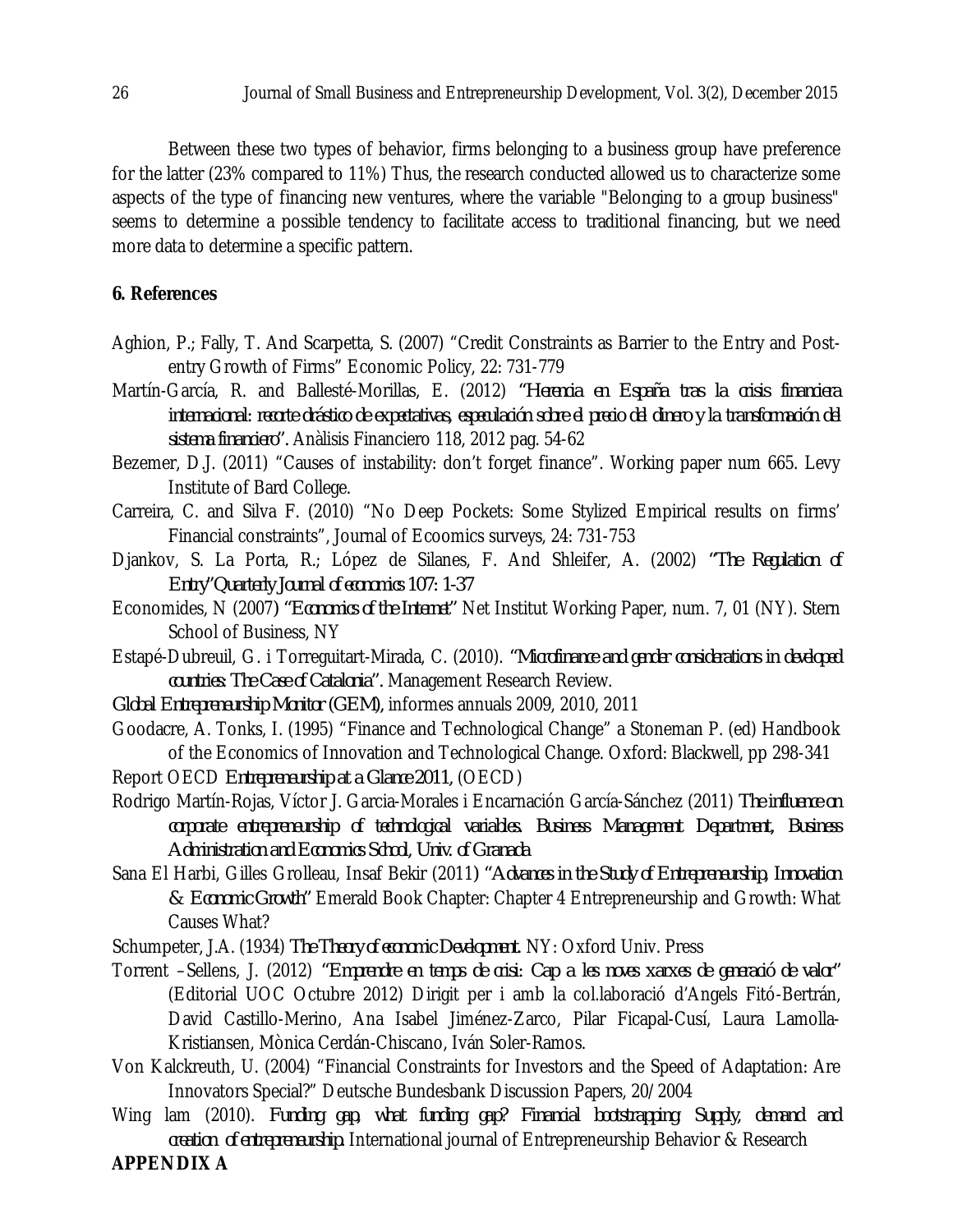### **Comparison between companies belonging or not to a corporate group**

Fig A.1 shows a higher degree of export activity in companies belonging to a business group.

|  |  | Fig: A.1. Geographical distribution of sales <sup>5</sup> |  |
|--|--|-----------------------------------------------------------|--|
|--|--|-----------------------------------------------------------|--|

|                        | Catalonia | Other Spanish<br>ı reaions | Countries<br>Luropean ' | Other<br><sup>.</sup> Countries |
|------------------------|-----------|----------------------------|-------------------------|---------------------------------|
| Business aroup         | 83.43     | 9.95                       | 4.20                    | 2.43                            |
| No<br>, business aroup | 76.67     | 13.95                      | $\sim$<br>6.36          | 3.02                            |

Analysis of ICT's equipment (Fig A.2) indicate is higher in firms belonging to a corporate group, attributable to the bigger size and organization of the group. There is also a small but significant advantage in non group companies in areas such social networks and mobile devices that can be considered somewhat more innovative and entrepreneurial initiatives.

|  |  | Fig: A.2. ICT's Equipment |  |
|--|--|---------------------------|--|
|--|--|---------------------------|--|

|     | Computer connected to<br>internet | Business e-<br>mail | intranet | Social<br>networks | Mobile<br>devices |
|-----|-----------------------------------|---------------------|----------|--------------------|-------------------|
|     |                                   |                     |          |                    |                   |
| No  | 80.52                             | 78.64               | 42.70    | 28.42              | 71.49             |
| Yes | 88.12                             | 87.76               | 75.38    | 26.38              | 69.52             |

# **APPENDIX B**

#### **Characteristics of the whole and the reduced sample**

Reduced sample  $\vert$  66,67

The sample and subsample were analyzed according several parameters, as shown in figures B.1 to B.7. This characterization reveals that the subsample is representative of the sample of 300 companies, because there ar no significant diferences respect to these variables (gender, innovation, education, destination of the product, public aids sector and number of employees, despite a slight decrease in those 2 latter)

|                | Male  | Female |  |
|----------------|-------|--------|--|
| Whole sample   | 56,30 | 42,00  |  |
| Reduced sample | 66.67 | 33.33  |  |

#### **Fig. B.1. Gender of main entrepreneur**

| Fig. B.2 Number of employees |
|------------------------------|
|------------------------------|

|                | . – h | ሰ - 9 | > 10  |
|----------------|-------|-------|-------|
| Whole sample   | 65,30 | 18,00 | 16,70 |
| Reduced sample | 61,40 | 21,70 | 16,90 |

#### **Fig. B.3 Sector**

 $\overline{a}$ 

<sup>5</sup> Percentage of sales